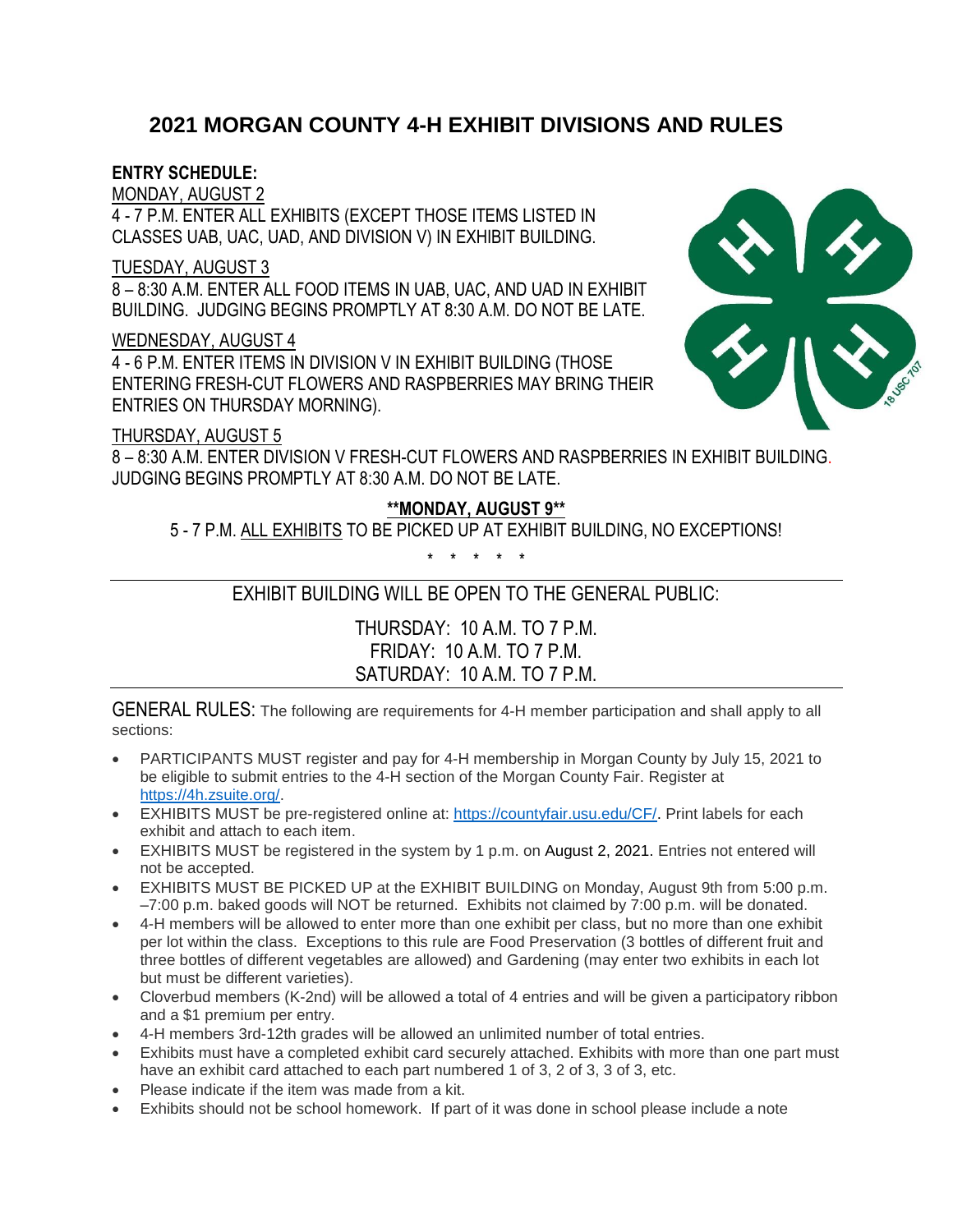explaining what additional things, the 4-H member did to make it also into a 4-H project.

- Food items need to be of a quality to keep more than a week without refrigeration. Frozen food products are not acceptable. Do not send food items which will spoil quickly. Bread exhibits may be made by the traditional method or with a bread machine. Food will be sprayed after judging.
- Exhibits which are normally hung on the wall must provide some means for attachment to the wall (paintings, sketches, framed items, woodworking, wall-hangings, and articles using artificial or dried flowers).
- Exhibits must be well made so they are stable enough to be moved.
- Where display space is limited only selected articles may be shown.
- As a result of the various growing seasons, fruits, vegetables and vegetable creatures do not have to compete first at the County Level. However, they must be State Level quality to receive ribbon, premium and pass to the fair.
- Posters must be 22" X 33" or smaller.
- Notebook binders must be 2 inches or smaller.
- Displays must be 4' X 4' or smaller and be free standing.
- Collection boxes must be 325 square inches for bottom measurement or smaller and glass covers must open at the top or side of the box; the glass must be secured so that glass will not move when box is properly displayed at the fair.
- Judges will place exhibits in blue, red or white classification, according to the quality of the exhibit.
- Stickers will be used on exhibits; 4-H members may exchange their sticker for a ribbon at the premium payout booth during the fair. Ribbons will not be available after August 7, 2021.
- 4-H Exhibits chosen to go to State Fair will be left with the Morgan County Extension Office, except baked goods must be freshly made and brought back to the office. Contact the Extension Office for more information.
- Baked products and gardening exhibits will not be returned without prior special arrangement.
- Items to be returned (hangers, pie pans, cake stands, etc.) must be marked with name of exhibitor and phone.
- Premiums will be paid as follows: Blue \$3.00, Red \$2.00, White \$1.00
- **NEW Since 2019: Exhibitors will be paid no more than \$30 TOTAL, per person, no matter how many entries they enter (includes both 4-H and Open Class Entries. Does not include Horse, Livestock and Small Animal entries).**

### **Scroll to page 4 for division, class, lot information.**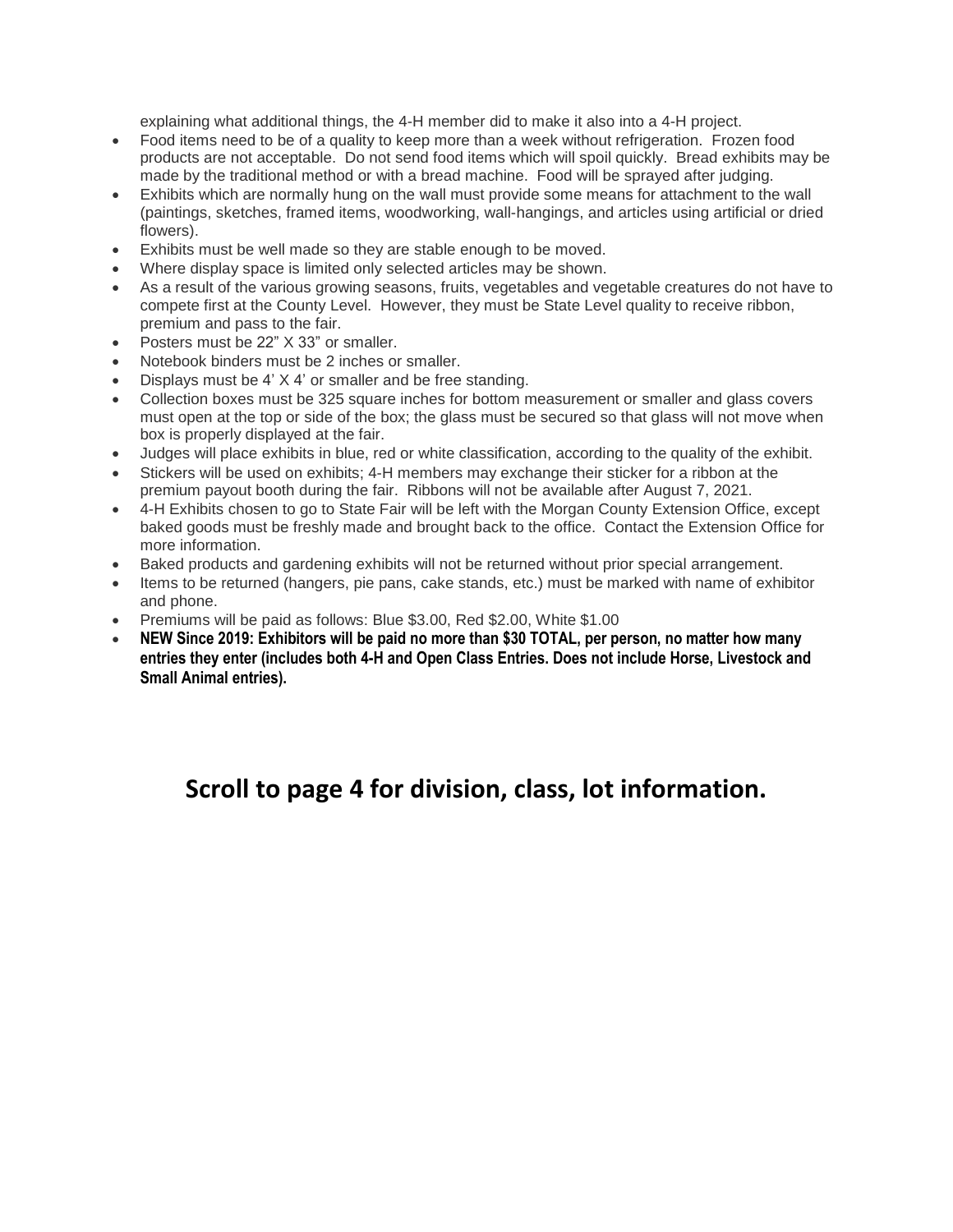# **UTAH 4-H FAIRBOOK** 2021

**DAVE FRANCIS** Director of 4-H Youth Development

**MEGAN HENDRICKSON** Fair Coordinator

**JESSIE HADFIELD** Livestock and Agriculture

**JOLENE BUNNELL** State Ambassador Advisor

**EXTENSION% UtahStateUniversity**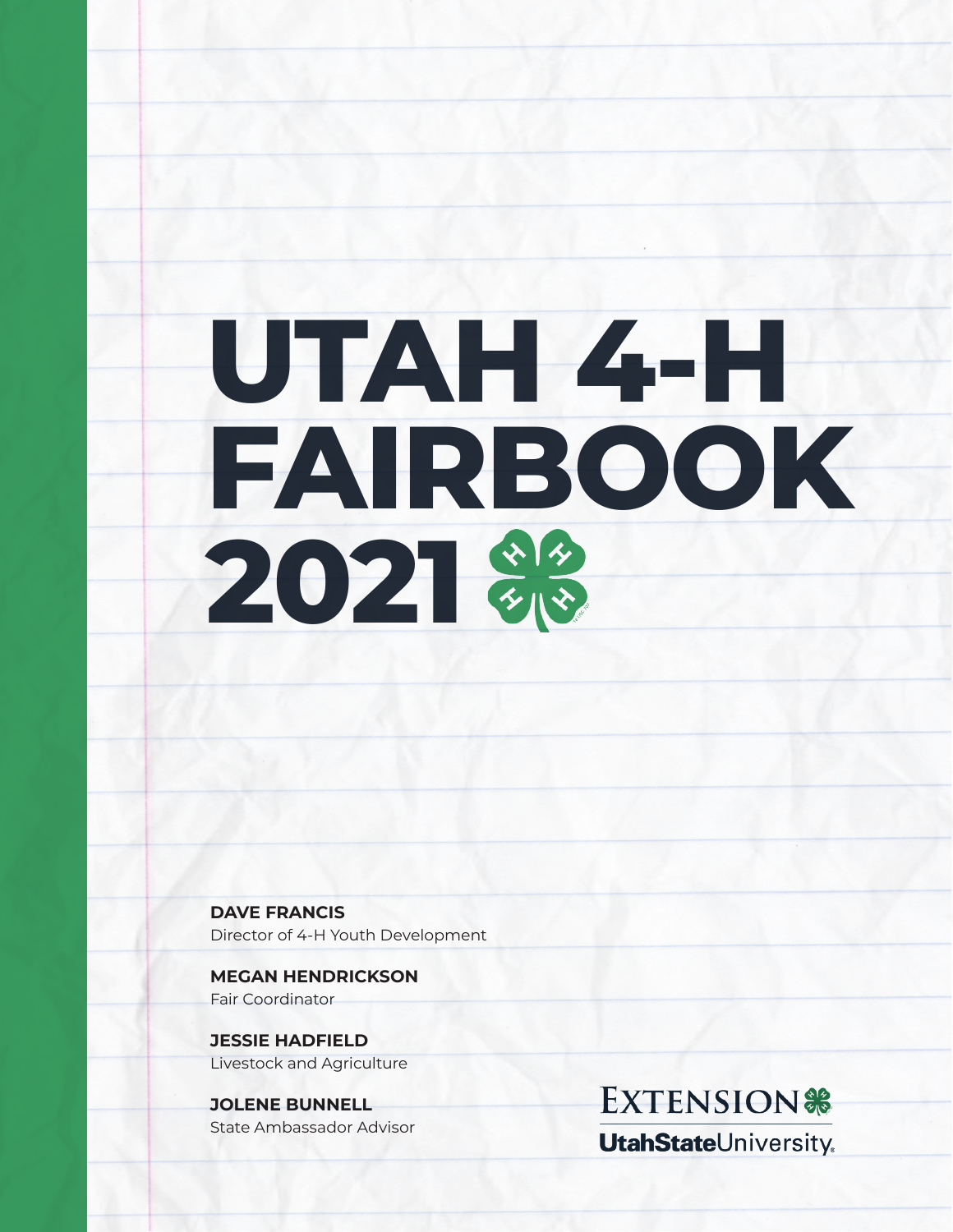## **UTAH 4-H FAIR GENERAL RULES**

- **1. BETWEEN 9:00 AM TO 2:00 PM ON THURSDAY, SEPTEMBER 2nd, 2021,** counties are to send or bring all 4-H exhibits **except** crops and gardens to the 4-H Building near the South Gate (Deseret Building) at the Utah State Fairgrounds. Counties must sign up for a time beforehand. Crops and gardens exhibits must be brought **BETWEEN 12:00 PM AND 2:00 PM ON WEDNESDAY, SEPTEMBER 8th, 2021**.
- **2. Counties are to enter all exhibits through the Online County Fair Program. Please print two "State Fair Entry" lists. Submit the completed lists with entries submitted at the State 4-H Building on THURSDAY, SEPTEMBER 2nd, 2021**. Information requested is as follows: name of county, class number, first and last name of the exhibitor, and a complete description (include color) of the exhibit as insurance against loss. The first list is to be in the order of class number, last name, first name and the second list in the order of last name, first name, class number. **Complete descriptions are required!**
- **3.** The following are requirements for 4-H member participation:
	- 4-H members must have been in the 3rd grade through the 12th grade and at least 8 years old on October 1, 2020.
	- 4-H members must be enrolled in the project in which the exhibit is entered.
	- 4-H members will be allowed to enter more than one exhibit per class, but no more than **one exhibit per lot** within the class. Exceptions to this rule are Food Preservation (3 bottles of different fruit and three bottles of different vegetables are allowed) and Gardening (may enter two exhibits in each lot but must be different varieties).
	- 4-H members will be allowed an unlimited number of total entries.
- **4.** As a result of the various growing seasons, fruits, vegetables, and vegetable creatures do not have to compete first at the County Level. However, they must be State Level quality. Please check with your county for requirements. Entries must be of state level quality to receive ribbon, premium, and pass to the fair.
- **5.** The following are requirements and information for exhibits:
	- Posters must be 22" X 33" or smaller.
	- Notebook binders must be 2 inches or smaller.
	- Displays must be 4' X 4' or smaller and be free-standing.
	- Collection boxes must be 325 square inches for bottom measurement or smaller and glass covers must open at the top or side of the box; the glass must be secured so that glass will not move when the box is properly displayed at the fair.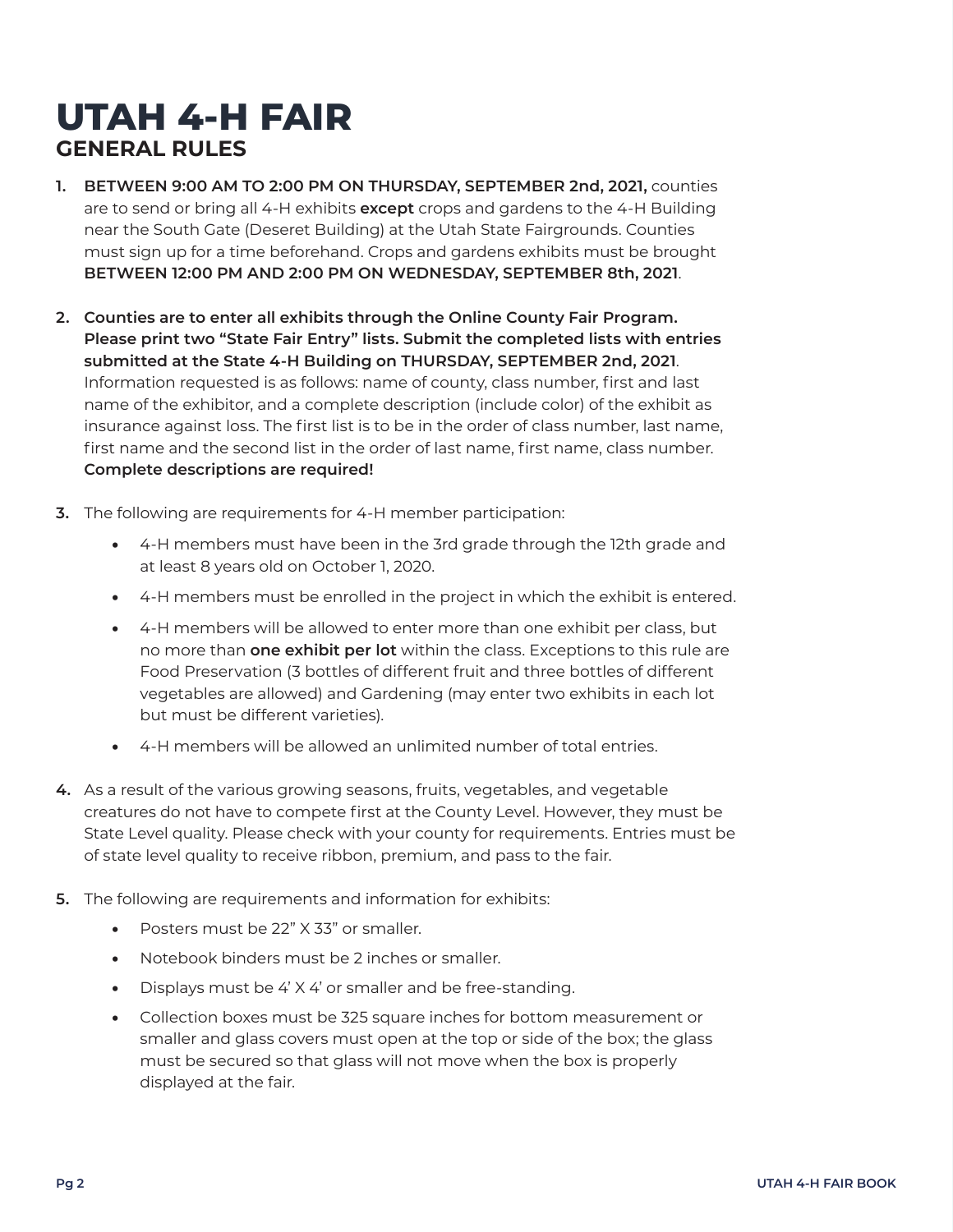- Exhibits must have a completed exhibit card attached securely to it. Exhibits with more than one part must have an exhibit card attached to each part numbered 1 of 3, 2 of 3, 3 of 3, etc.
- Food items need to be of a quality to keep more than a week without refrigeration.
- Frozen food products are not acceptable. Do not send food items which will spoil quickly. Bread exhibits may be made by the traditional method or with a bread machine. Food will be sprayed after judging.
- Exhibits which are normally hung on the wall must provide some means for attachment to the wall (paintings, framed items, woodworking, wall-hangings, and articles using artificial or dried flowers).
- Exhibits must be well made so they are stable enough to be moved.
- Where display space is limited only selected articles may be shown.
- Baked products and gardening exhibits will not be returned without prior special arrangement.
- Items to be returned (hangers, pie pans, cake stands, etc.) must be marked with name of exhibitor and county.
- Please indicate if the item was made from a kit.
- Exhibits should not be school homework. If **part** of it was done in school, please include a note explaining what additional things the 4-H member did to make it also into a 4-H project.
- **6. Counties are responsible to sign up for a time to collect the exhibits AFTER 12:00 PM AND BEFORE 4:00 PM ON MONDAY, SEPTEMBER 20th, 2021**; all exhibits must be picked up at the 4-H Building near the South Gate at the Utah State Fair. Exhibits not picked up at that time will be taken to USU for distribution at a later date.
- **7.** The following judging and award guidelines will be used:
	- All entries will be judged.
	- Entries deemed to be of superior quality will be recognized as such and receive a State Fair Honor Award rosette.
	- More than one entry per class may receive the State Fair Honor Award, but not more than 10% of the total entries in the department.
	- Each 4-H member with entries in the Fair will receive at least one (1) gate admission pass.
	- Entries will receive the following premiums:

o Rosette - \$2.00 o Blue - \$1.50 o Red - \$1.25 o White - \$1.00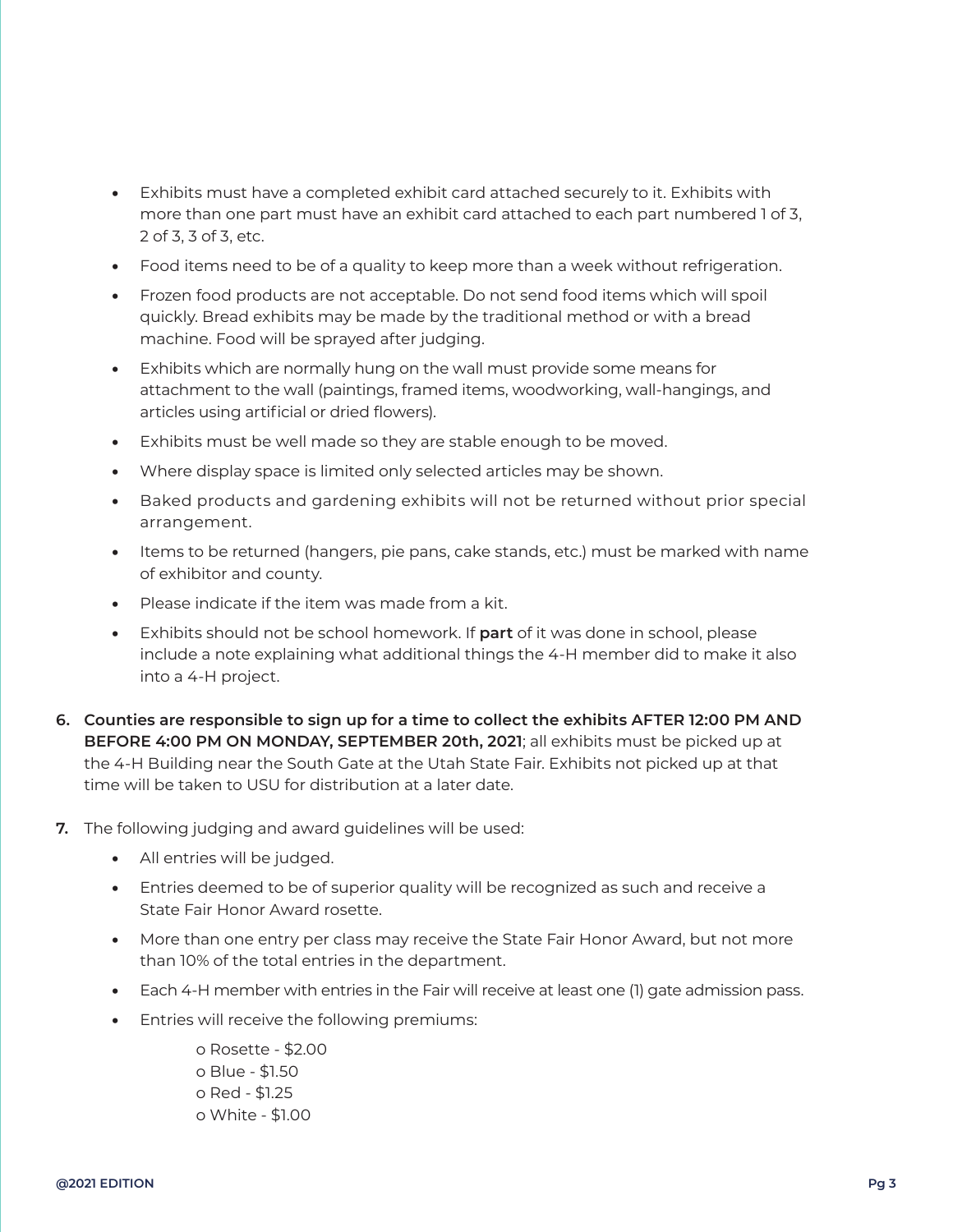## **DIVISION A AGRICULTURE, ENVIRONMENTAL, AND ANIMAL SCIENCE**

#### **CLASS AA – Agriculture & Animal Science**

- **Lot 1:**  AGRISCIENCE POSTER – Poster that depicts your AgriScience project, should include the scientific method, hypothesis, materials & methods, results, and discussion.
- **Lot 2:**  ANIMAL SCIENCE POSTER – Educational poster with any animal science related topic including but not limited to horse, livestock, or companion animal.
- **Lot 3:**  HANDMADE EQUIPMENT/SUPPLIES – any item that you have made that relates to your agriculture or animal project. Includes but not limited to halters, feeders, stands, tack boxes toys, or habitats.
- **Lot 4:** VIDEO DEMONSTRATIONS – recorded visual demonstrations related to your animal science project. Includes but not limited to Utah 4-H Pet Show Demonstrations, mini livestock workshops, or similar educational demonstrations.
- **Lot 5:**  COLLECTIONS – any items collected and displayed. May include but is not limited to modelhorses, photo albums, equipment sets, and similar items.
- **Lot 6:** OTHER – Any other items related to agriculture and animal science that does not fit into any other lot.

#### **CLASS AB – Natural Resources and Outdoor Education**

- **Lot 1:**  POSTER PRESENTATION – Educational poster with any natural resource or outdoor education related topic.
- **Lot 2:**  HANDMADE EQUIPMENT/SUPPLIES – Any item that you have made that relates to natural resources or outdoor education. Includes but not limited to outdoor product designs, camp sets, and tools.
- **Lot 3:**  COLLECTIONS – any items collected and displayed. May include but is not limited to rocks, sands, artifacts, dried flowers, entomology, photo albums, and similar items.
- **Lot 4:** OTHER – any other projects related to Natural Resources and Outdoor Education that does not fit into any other lot.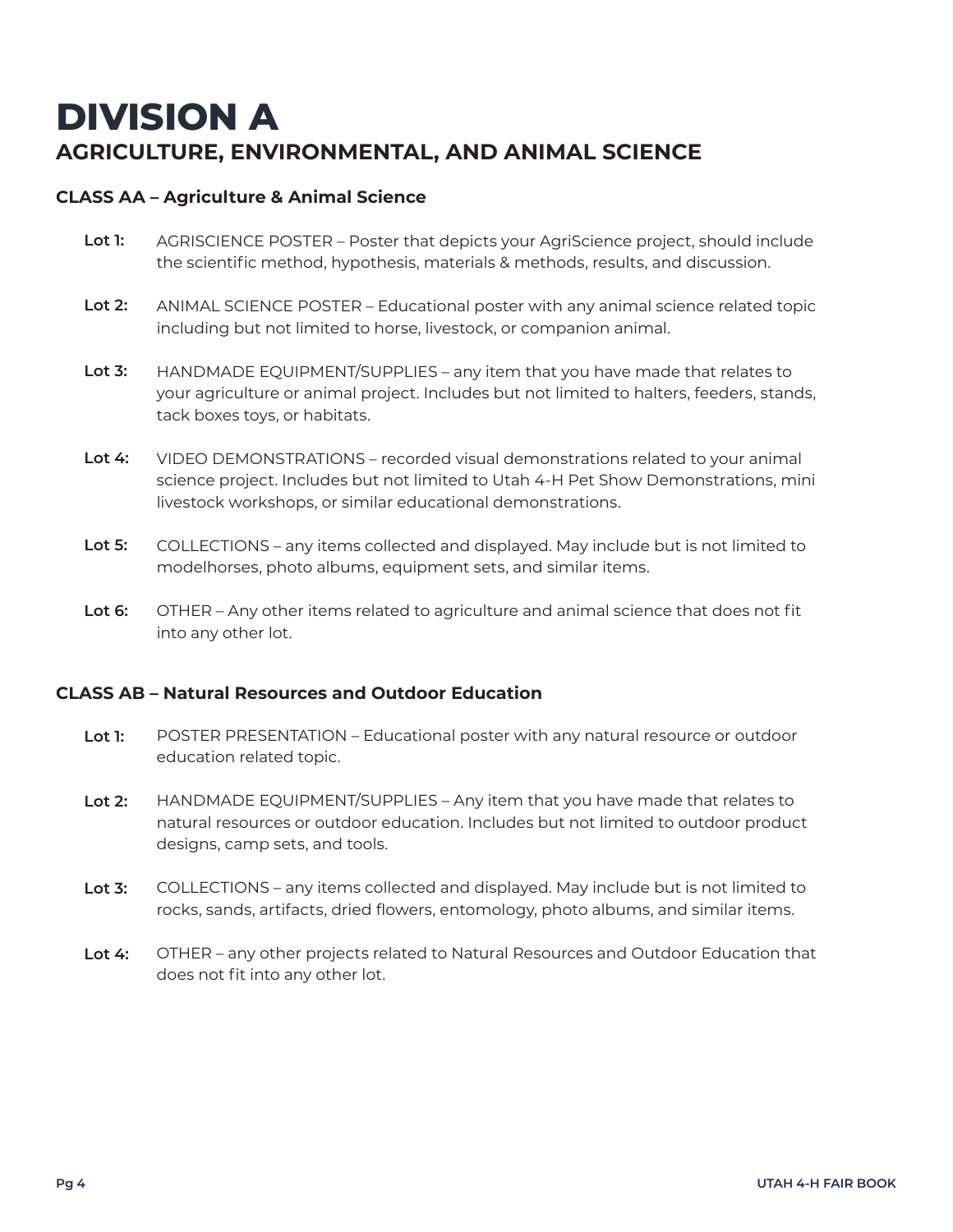## **DIVISION B**

#### **ART**

#### **CLASS BA – Arts and Crafts**

- **Lot 1:**  BOONDOGGLE – item made primarily of boondoggle – i.e. keychain, figure, etc.
- **Lot 2:**  METAL – item cut out of metal
- **Lot 3:** PAINTED WOOD CRAFTS – item made of wood that was painted by the youth
- **Lot 4:**  VINYL LETTERING/IMAGERY – item created using vinyl
- **Lot 5:**  LEGOS, FROM KIT – Legos, k'nex, etc. that were built from a kit
- **Lot 6:**  LEGOS, ORIGINAL DESIGN – Legos, k'nex, etc. that were built into an original design
- **Lot 7:**  GLASS ETCHING – Glass item that was etched by youth
- **Lot 8:**  3D PRINTING – Item that has been created using a 3D printer
- **Lot 9:**  BEADING – Item made from craft beads that is not jewelry (pony beads, melted beads, other)
- **Lot 10:** JEWELRY – Single item or set of necklace, bracelet, ring, earring or other type of jewelry madefrom any material.
- **Lot 11:**  LEATHER CRAFT – Stamping, carving, tooling, lacing or stitching on a leather item
- **Lot 12:**  PAPER CRAFT – Stationary, origami, paper dolls, scrapbooking, etc.
- **Lot 13:** STENCILING – Uses stenciling techniques (sign, wall hanging, dishtowel, article of clothing, etc.)
- **Lot 14:**  PLASTIC CANVAS – Decoration, picture frame, basket or other item created with plastic canvas
- **Lot 15:**  DUCT TAPE – Item that has been created using duct tape
- **Lot 16:**  OTHER – Any item crafted by the 4-Her that does not fit into the above category

#### **CLASS BB – Fine Arts**

- **Lot 1:**  CERAMICS – Painted or glazed ceramics
- **Lot 2:**  SCULPTURE – Any sculpture created using modeling clay, play dough, porcelain, etc.
- **Lot 3:**  POTTERY – Any piece created by youth using pottery techniques
- **Lot 4:**  DRAWING – Lead/colored pencil, charcoal, pastel, crayon, chalk, pen/ink, mixed media drawing
- **Lot 5:** DRAWING PORTFOLIO – Collection of at least 5 drawings
- **Lot 6:**  PAINTING – Oil, watercolor or acrylic painting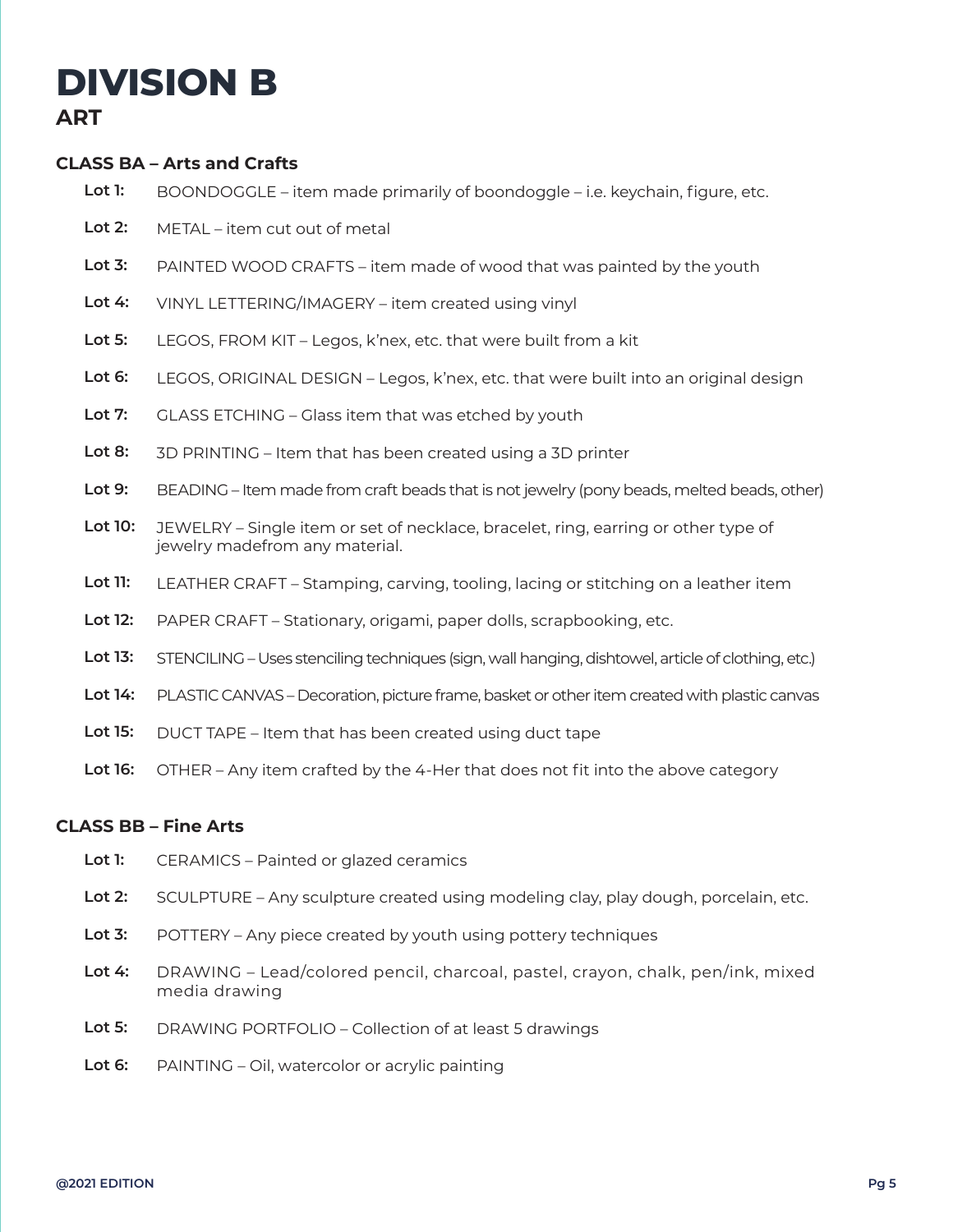|  | Lot 7: CALLIGRAPHY - Any item demonstrating a youth's calligraphy |  |  |  |
|--|-------------------------------------------------------------------|--|--|--|
|--|-------------------------------------------------------------------|--|--|--|

- **Lot 8:**  GRAPHIC ARTS – Work of art created utilizing computer technology
- **Lot 9:**  WRITING – Poem, short story, or other written work
- **Lot 10:**  PERFORMING ARTS – Dance, vocal, composed music, acting, etc. Must be submitted via recording through a CD, Flash Drive, etc.
- **Lot 11:** FILM – Any film project created by youth. Must be submitted in a CD, Flash Drive, etc.
- **Lot 12:**  OTHER – Any project that does not fit into the above category

#### **CLASS BC – Photography**

All Photography should be mounted or framed in a 4x6, 5x7 or 8x10 size

- **Lot 1:** LANDSCAPE
- **Lot 2:**  PERSON/PORTRAIT
- **Lot 3:**  ANIMAL
- **Lot 4:**  ACTION
- **Lot 5:**  MACRO/CLOSE UP
- **Lot 6: ARCHITECTURE**
- **Lot 7:**  4-H PROMOTION – photos of 4-H projects, community service, activities/events
- **Lot 8:**  PHOTO PORTFOLIO – Collection of at least 5 photos
- **Lot 9:**  OTHER – Photo that includes subject matter not detailed above

#### **CLASS BD – Woodworking**

- **Lot 1:**  WOOD CARVING – Item made from carved wood
- **Lot 2:**  WOOD ENGRAVING/BURNING – Wooden item that has been engraved or burned
- **Lot 3:**  ITEMS MADE FROM KIT
- **Lot 4:**  OWN DESIGN / POWER TOOLS
- **Lot 5:**  OWN DESIGN / HAND TOOLS
- **Lot 6:**  OWN DESIGN / SHOP TECHNIQUES
- **Lot 7:**  FURNITURE REFINISHING
- **Lot 8:**  FURNITURE DESIGN/CONSTRUCTION
- **Lot 9:**  OTHER – all other projects that do not fit into a category above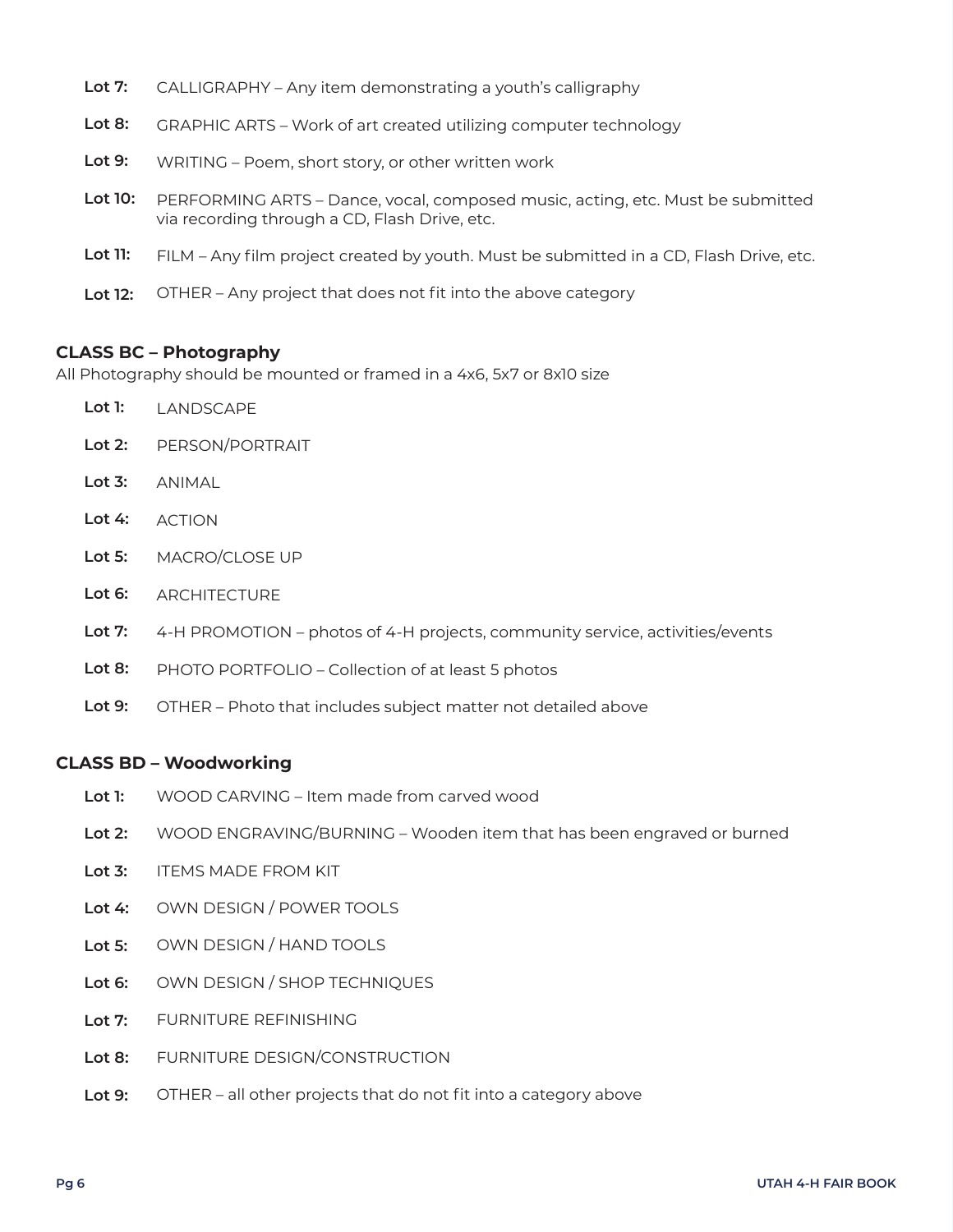## **DIVISION C PERSONAL DEVELOPMENT**

#### **CLASS CA – Youth Leadership & Civic Engagement**

- **Lot 1:**  LEADERSHIP – Exhibit that shows learning about leadership skills and influencing others in a positive way
- **Lot 2:**  CIVIC EDUCATION – notebook, poster or other display that depicts your 4-H project related to government, history, culture, etc.
- **Lot 3:** CIVIC ENGAGEMENT – notebook, poster or other display that depicts your 4-H project related to civic responsibility and/or social justice, etc.
- **Lot 4:**  SERVICE – Exhibit that shows an experience in a Service Learning project
- **Lot 5:**  OTHER – any display that depicts learning about leadership & Civic Engagement that does not fit into a lot above

#### **CLASS CB – Career Readiness**

- **Lot 1:**  CAREER PATHWAY – Please provide a notebook, poster or any other item or display that depicts how your 4-H project is preparing you for a career. Please provide a brief description of the exhibit.
- **Lot 2:**  CAREER READINESS SKILLS – Please provide a notebook, poster, or any other item or display that depicts how your 4-H project is preparing you for one or more of the following topics: job interviews, resume development, scholarship applications, job applications, college applications, talent development, acting professionally, showing respect in the workplace, reducing academic stress.
- **Lot 3:** 4-H PORTFOLIO – 4-H Portfolios are the combination of a resume and cover letter

#### **RESUMES**

The resume should represent a cumulative summary of the 4-H members background, skills, and accomplishments. The 4-H member should summarize their 4-H experience by highlighting their project involvement, activities, awards/recognitions, leadership experiences, and community service. Each year, applicants will need to update their information, maintaining the most pertinent information over time. Content should be clearly identified as 4-H or non-4-H; style of resume and formatting are at the discretion of the applicant. Applicants should include contact information, county, school grade, and year in 4-H. Maximum 2 pages.

#### **COVER LETTERS**

The cover letter should be a narrative to accompany the resume. When applying for different 4-H contests, leadership roles, etc., the cover letter should be tailored to the requirements of the application. Maximum 1 page. Fair Objectives:

- 1. Where did you first learn about your 4-H project and how did you become involved?
- 2. What skills have you learned from your 4-H project this year and how will they be useful in the future?
- 3. What goals do you have for next year based on your 4-H project experience and your future plans?
- 4. How has 4-H helped you make decisions about your future?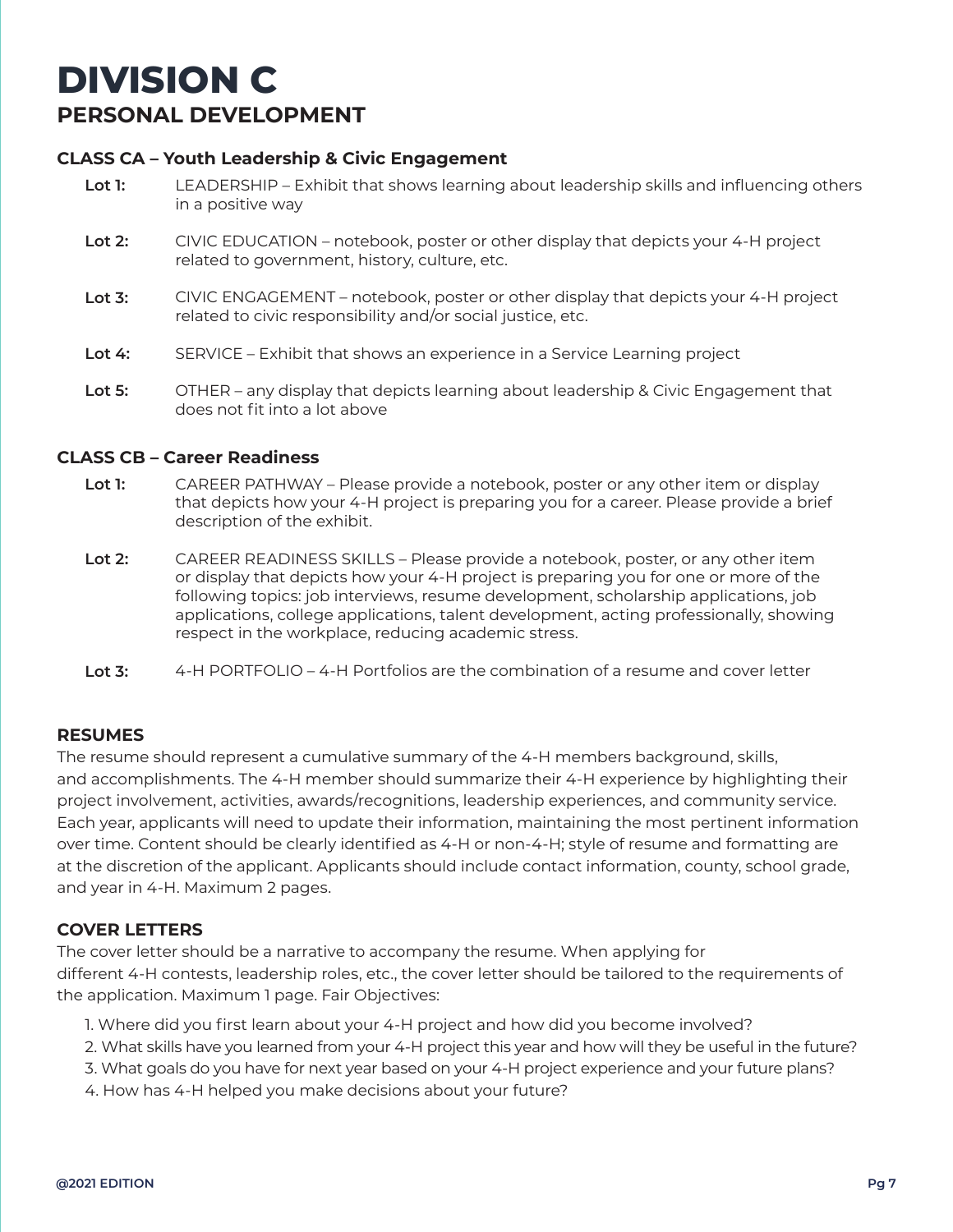## **DIVISION D FAMILY CONSUMER SCIENCE & HEALTHY LIVING**

#### **CLASS DA – EMERGENCY PREPAREDNESS AND SAFETY**

**Lot 1:**  Please provide a notebook, poster or any other item or display that depicts your 4-H Emergency Preparedness or Safety project. Please provide a brief description of the exhibit.

#### **CLASS DB – FAMILY CONSUMER SCIENCE (Child Care, Interior Design, Finance)**

- **Lot 1:**  TOY, PUPPET or STORY - handmade by the 4-H member used for child care.
- **Lot 2:**  BABY SITTERS KIT – A baby sitter's kit (contained in a storage container, sturdy box or draw string bag) containing at least eight involvement items for young children, four of which must be handmade by the 4-H member, the remaining may be commercial products.
- **Lot 3:** INTERIOR DESIGN – Room décor (wall hangings, organizers, etc.), concept board, floorplan, or any other interior design related project
- **Lot 4:**  FINANACE – Notebook, poster or any other item to display that depicts what you have learned about finance through 4-H
- **Lot 5:** OTHER -CHILD CARE, INTERIOR DESIGN, FINANCE OR FAMILY CONSUMER SCIENCE-Please provide a notebook, poster or any other item or display that depicts your 4-H Family Consumer Science Project. Please provide a brief description of the exhibit.

#### **CLASS DC – FOOD PREPARATION/COOKING**

Food items must not require refrigeration. Must include recipe.

- **Lot 1:**  FOUR BAKED COOKIES
- **Lot 2:**  FOUR NON-BAKED COOKIES
- **Lot 3:** FOUR BAR COOKIES
- **Lot 4:**  FOUR MUFFINS
- **Lot 5:**  FOUR BROWNIES
- **Lot 6:**  LAYER CAKE – square, oblong or round - without frosting
- **Lot 7:**  INVENTED SNACK OR TRAIL MIX
- **Lot 8:**  FOUR PIECES OF CANDY
- **Lot 9:**  BAKED FRUIT PIE – A single or double crust
- **Lot 10:** INTERNATIONAL/ETHNIC FOOD PRODUCT
- **Lot 11:**  FOOD FOR A SPECIAL OCCASION
- **Lot 12:**  OUTDOOR COOKING DUTCH OVEN (cake, cornbread, biscuits)
- **Lot 13:** OTHER: Any other food item not mentioned above or in bread class. Small items provide 4 items and large items provide 1 item.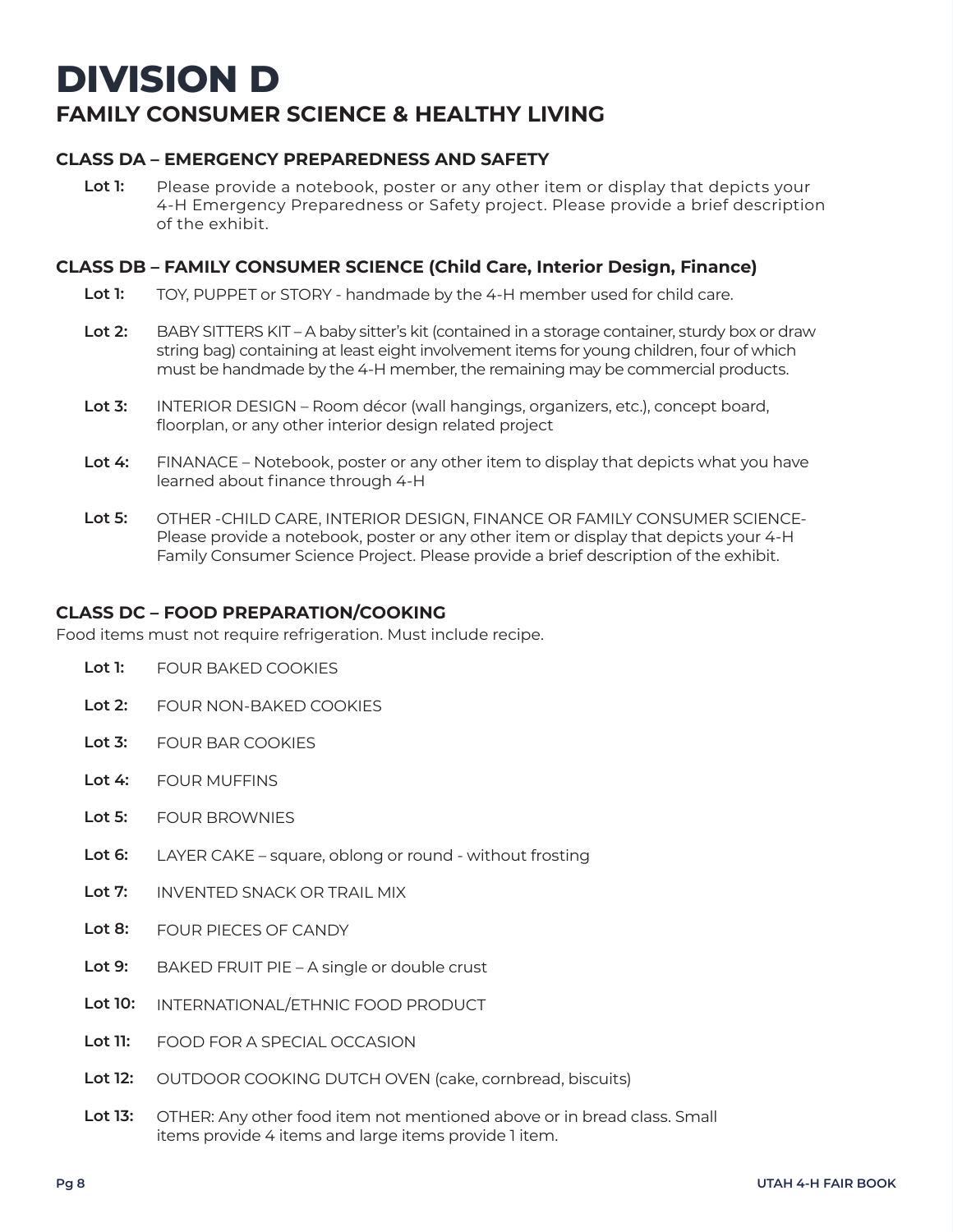#### **CLASS DCA – BREADS**

Food items must not require refrigeration. Must include recipe..

- **Lot 1:**  QUICK BREAD - one loaf
- **Lot 2:**  FOUR PRETZELS
- **Lot 3:** FOUR BAKING POWDER BISCUITS
- **Lot 4:**  FOUR BREADSTICKS OR YEAST ROLLS (not a sweet roll)
- **Lot 5:**  WHITE BREAD
- **Lot 6:**  SPECIALTY GRAIN (whole wheat, rye, oat)
- **Lot 7:**  SWEET YEAST BREAD OR FOUR SWEET ROLLS
- **Lot 8:**  INTERNATIONAL BREAD - one loaf
- **Lot 9:**  CREATIVE BREAD/BREAD SCULPTURE - one display, use of a bread machine or purchased frozen dough optional

#### **CLASS DCB – CAKE/CUPCAKE DECORATING**

Exhibits of decorated cupcakes or cakes include:

- **Lot 1:**  FOUR CUPCAKES Design applied with colored sugar, coconut, candies, etc.; all decorations must be edible
- **Lot 2:**  FOUR CUPCAKES Design using at least 3 different types of decorating tips.
- **Lot 3:** SINGLE-LAYER – (8 or 9 inch round or square or a 9 X 13 inch oblong) or cut-up with design applied with colored sugar, coconut, candies, etc.; all decorations must be edible. The roundplain, star and shell tips may be used but are not required.
- **Lot 4:**  SINGLE- LAYER OR TWO-LAYER – using at least 3 different types of decorating tips. Drop flowers and striping methods are acceptable.
- **Lot 5:** TWO-LAYER, CHARACTER, 3D OR DOLL – using 4 or more types of decorating tips and advanced techniques. Such as drop or flat surface flowers and flowers made on a flat flower nail.
- **Lot 6:**  DECORATED CAKE USING STYROFOAM OR OTHER NON-EDIBLE FRAME
- **Lot 7:**  DECORATED CAKE USING FONDANT
- **Lot 8:** CREATE YOUR OWN PROJECT – suggestions include flowers made on a lily nail, figure piping, string work, tier cakes with separators and pillars.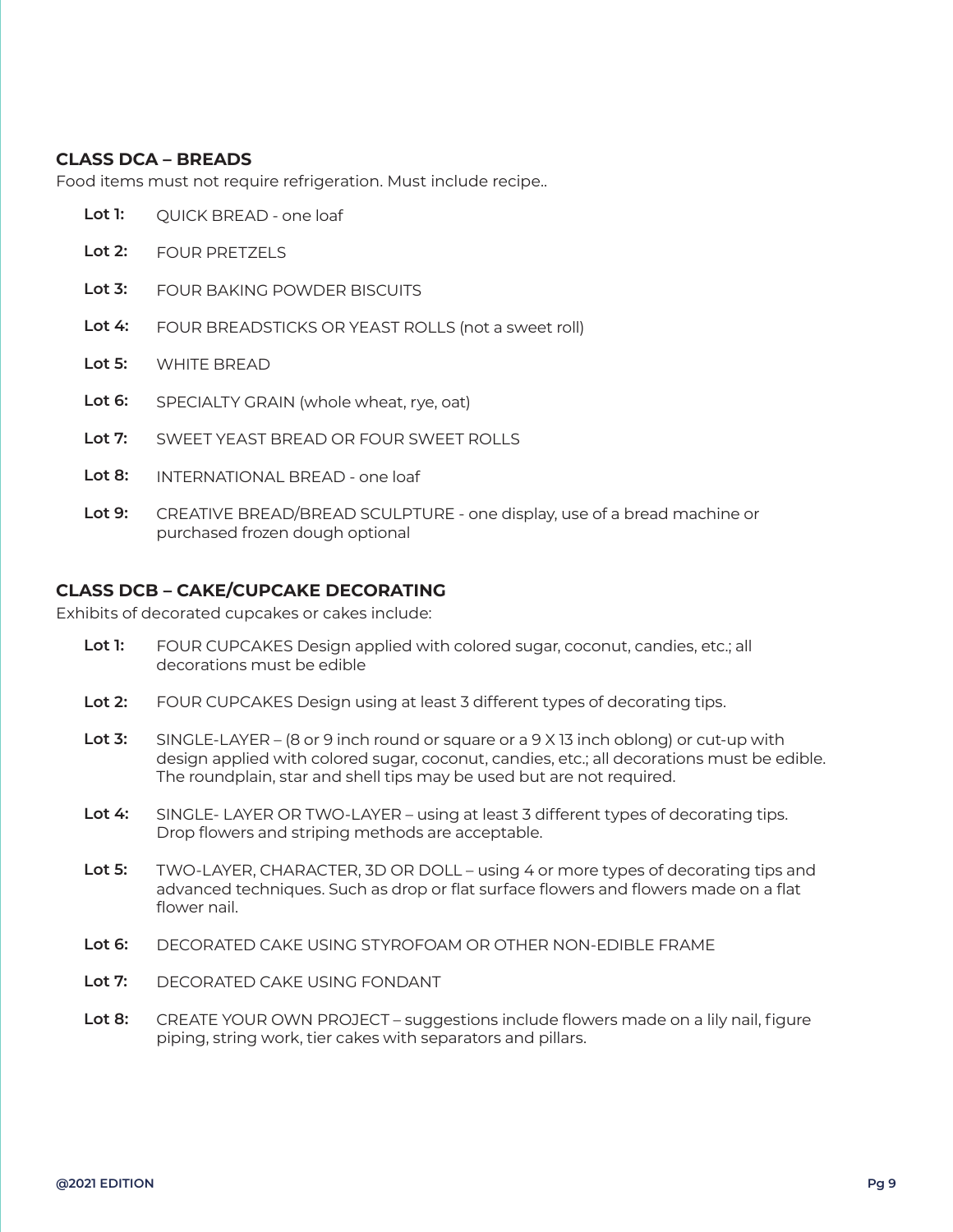#### **CLASS DCC – FOOD PRESERVATION**

State Recommendations for County Fair Canning Guidelines

Many of the following requirements are based on SAFETY guidelines. ONLY those regarding presentation of exhibit or specific fair preferences are adaptable.

#### **SPECIAL RULES FOR HOME CANNING**

Canning rules are based on safe food preservation guidelines from approved sources (National Center for Home Food Preservation (NCHFP), USU Extension and Pacific Northwest Extension, USDA, and Ball Canning).

See: https://nchfp.uga.edu , http://canning.usu.edu, or www.freshpreserving.com

- **1.** Only products of home kitchens are eligible.
- **2.** Products entered must have been prepared (by the person entering them) since the last state/county fair. Older products will not be accepted.
- **3.** All entries must be in clean, standard canning jars (e.g. no mayo jars) with new, single-use two piece lids and rings.
- **4.** A one-quart or pint jar constitutes an exhibit for fruit, vegetables or meat.
- **5.** One standard-size canning jar constitutes an exhibit for preserves, conserves, pickles, and relishes based on recommendations from an approved recipe.
- **6.** One pint or 1/2 pint jar with lid constitutes an exhibit for jellies and jams.
- **7.** Exhibits should be canned using research-tested recipes, i.e., USDA, Ball, pectin brand name or NCHFP guidelines issued 2009 or later. Processing adjustments for altitude, time or pressure must be made and explained on entry label.
- **8.** All fresh fruits, jams, jellies, pickles and relishes must be processed in a boiling water bath and properly sealed. Entries processed in a steam canner will not be accepted.
- **9.** No frozen jams or wax seals will be accepted. The presence of mold disqualifies a product.
- **10.** All meats and vegetables must be processed in a pressure canner.
- **11.** The exhibitor is requested to loosen the ring on the jar (so judges can remove ring and examine the head space).
- **12. REQUIRED**: All jars must be labeled with name of product, method (water bath or pressure), pack (hot or raw), length of processing time, pounds of pressure (if applicable), altitude, date, city, recipe source (see above) and when the dial gauge was last tested (Year) attached to the bottom of jar. If sweeteners other than sugar are used, include on label. Labels are available in advance from USU Extension Office or on their website.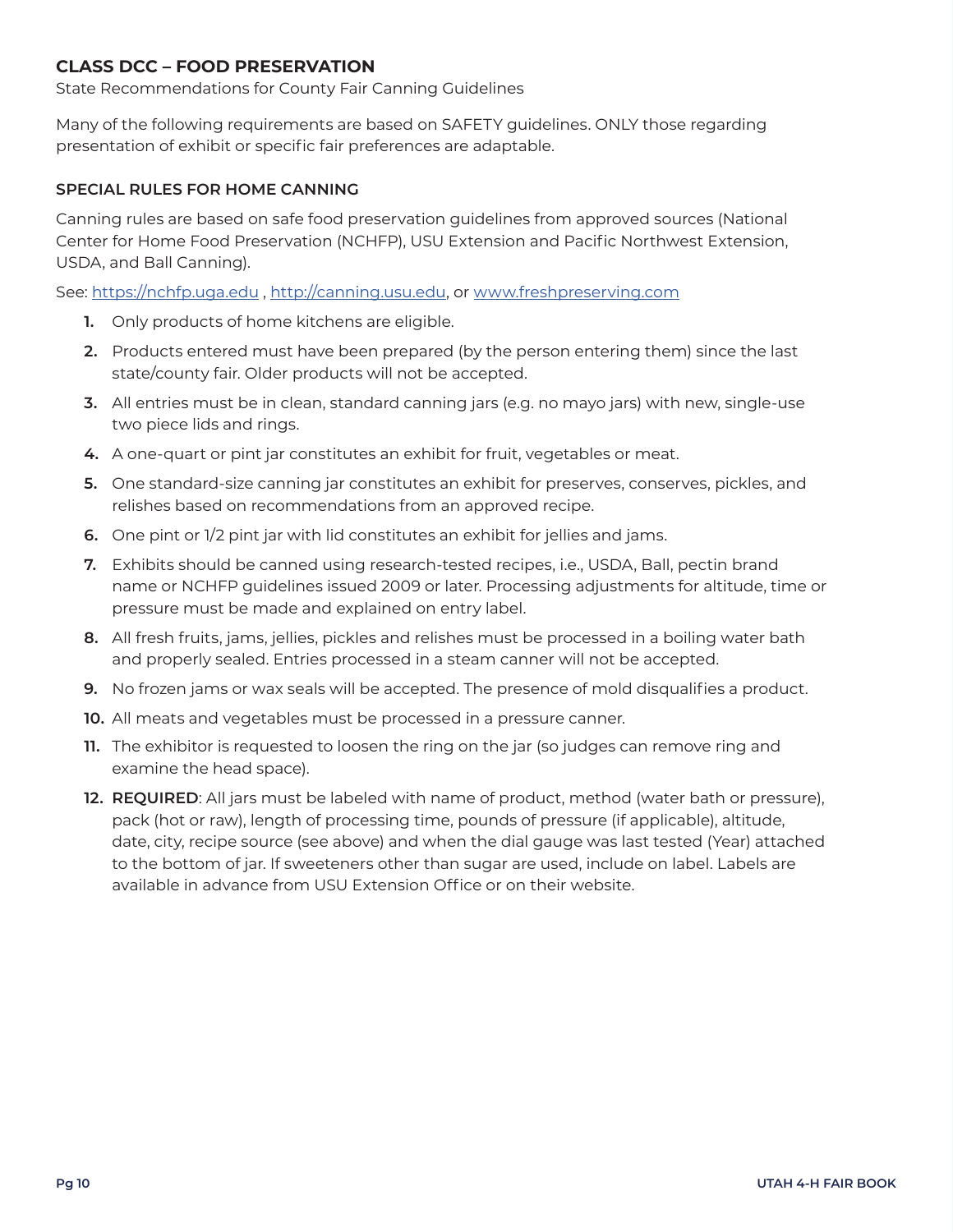| Product:                   |                                                       |  |
|----------------------------|-------------------------------------------------------|--|
|                            | Method: Water bath Pressure                           |  |
|                            |                                                       |  |
|                            | Length of Processing Time:                            |  |
|                            | Pounds (if pressured): ___________ Altitude: ________ |  |
|                            | Year dial gauge was last tested: 20                   |  |
|                            | Processing Date: ____________                         |  |
| <b>Source of Recipe:</b>   |                                                       |  |
| <b>Exhibitor Comments:</b> |                                                       |  |
|                            |                                                       |  |

Enter one (1) appropriate size jar with completed label on bottom of jar to include the information listed in the General Foods Preservation Rules above.

| Lot 1: | CANNED FRUITS – limit of 3 bottles of different fruits |
|--------|--------------------------------------------------------|
|        |                                                        |

- **Lot 2:**  CANNED JAM/JELLY – or a reduced sugar fruit spread (no freezer jams accepted)
- **Lot 3:** CANNED VEGETABLES – limit of 3 bottles of different vegetables
- **Lot 4:**  CANNED TOMATO PRODUCT
- **Lot 5:**  SALSA
- **Lot 6:**  CANNED PICKLES OR PICKLED PRODUCT
- **Lot 7:**  CANNED MEATS
- **Lot 8:**  CANNED COMBINATION PRODUCT
- **Lot 9:**  DEHYDRATED FOODS
- **Lot 10:** FREEZE-DRIED FOODS

#### **CLASS DCD – COOKING – NON-EDIBLE**

- **Lot 1:**  TABLE SETTING AND CENTERPIECE – for special occasion **(For county fair use only)**
- **Lot 2:**  BEGINNING RECIPES - 30 recipes legibly written or typed in file or book.
- **Lot 3:** ADVANCED RECIPES - 60 recipes legibly written or typed in file or book.
- **Lot 4:** OTHER: Please provide a notebook, poster or any other item or display that depicts your 4-H foods, cooking or nutrition project. Please provide a brief description of the exhibit.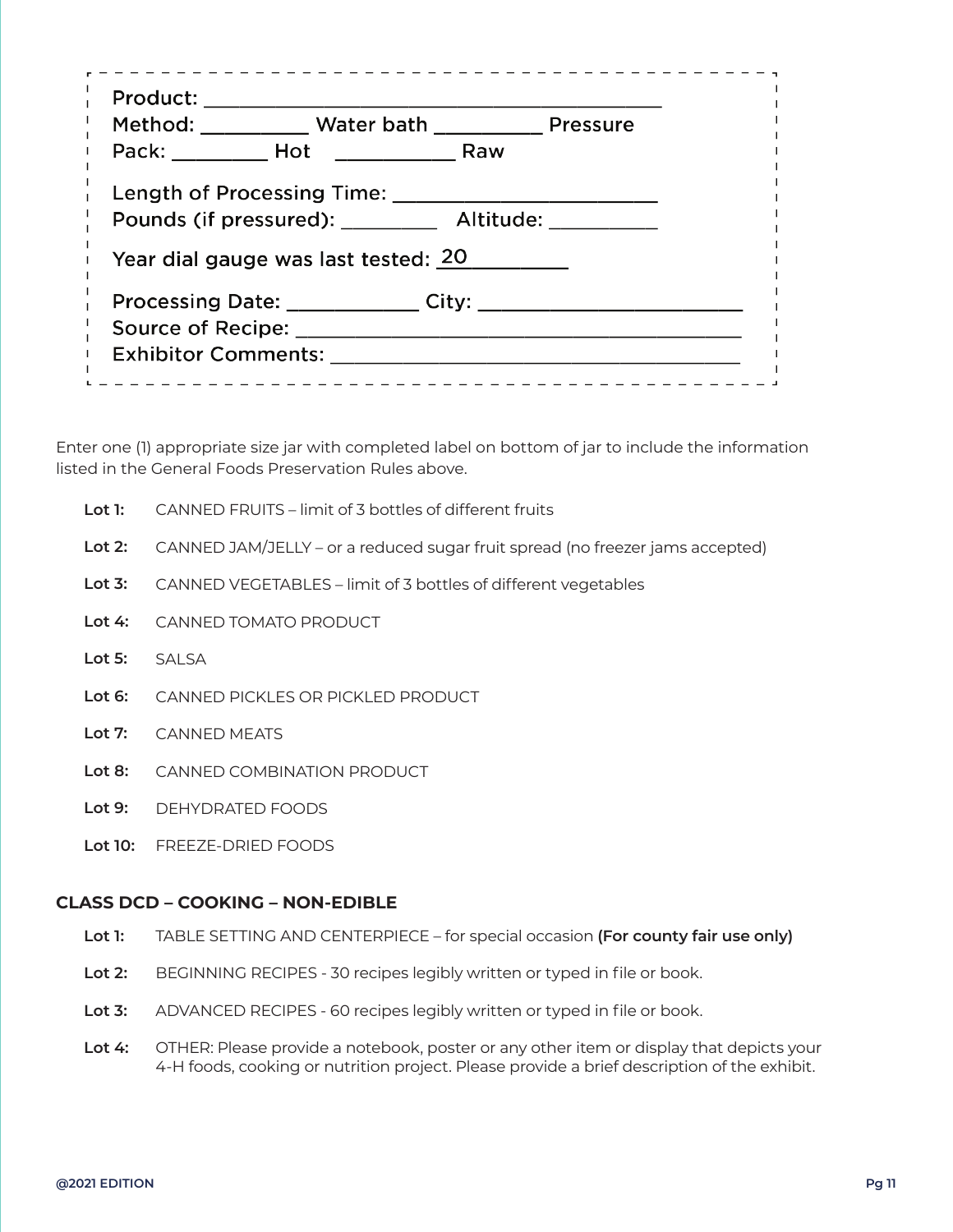#### **CLASS DD - HEALTH & WELLNESS**

Please provide a notebook, poster or any other item or display that depicts your 4-H project in Health & Wellness project. Please provide a brief description of the exhibit.

- **Lot 1:**  MENTAL HEALTH
- **Lot 2:**  EMOTIONAL HEALTH
- **Lot 3:** SOCIAL HEALTH
- **Lot 4:**  PHYSICAL HEALTH
- **Lot 5:**  HEALTHY RELATIONSHIPS

#### **CLASS DE – NEEDLE ARTS**

An item made utilizing one of the following:

- **Lot 1:**  MACRAME - All articles made except jewelry such as necklace, bracelets etc.
- **Lot 2:**  EMBROIDERY AND APPLIQUE – An item made with: Black Work, Japanese, Bunka, Machine, Huck, Candlewicking, Open work/Cut work, Appliqué, Smocking, Chicken Scratch, Crewel, Hardanger, or other
- **Lot 3:** COUNTED CROSS STITCH
- **Lot 4:**  CROSS STITCH
- **Lot 5:** LACEWORK - Items utilizing one or more of the following: Needlelace, Lace Weaves, Tatting, Hairpin Lace, Filet Netting, Bobbin Lace, other
- **Lot 6:** NEEDLEPOINT - Items utilizing one or more of the following: Petit Point, Bargello, General Needlepoint, Other
- **Lot 7:** LATCH HOOK
- **Lot 8:**  ORIGINAL NEEDLECRAFT – Item made from own design, not a kit or pattern

#### **CLASS DEA- KNITTING**

- **Lot 1:**  KITCHEN ITEMS – potholders, dishcloths, etc
- **Lot 2:**  SMALL ARTICLES – hairbands, scrunchies, etc
- **Lot 3:** BABY ITEMS – dress, booties
- **Lot 4:**  SCARF, HAT, SLIPPERS, MITTENS, SOCKS
- **Lot 5: SWEATERS**
- **Lot 6:** AFGHAN
- **Lot 7:** LOOM KNITTING
- **Lot 8:** ADVANCED STITCHES – cables, Fair Isle, etc.
- **Lot 9:** Felted items
- **Lot 10:** OTHER – item related to Knitting not listed above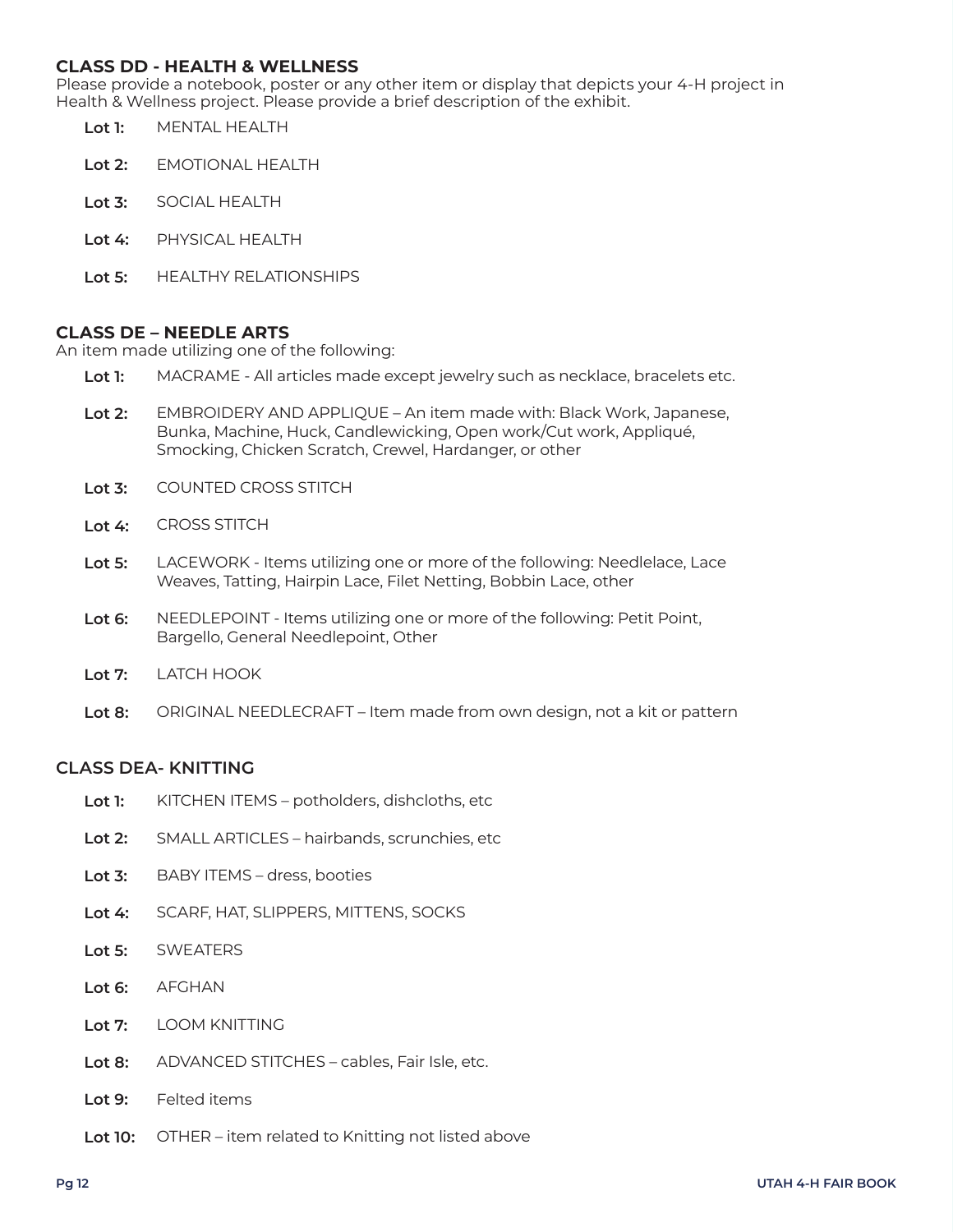#### **CLASS DEB - CROCHET**

- **Lot 1:**  KITCHEN ITEMS – potholders, dishcloths, towel tops, scrubbies, etc
- **Lot 2:**  SMALL ARTICLES – hairbands, scrunchies, etc
- **Lot 3:** BABY ITEMS – dress, booties
- **Lot 4:**  SCARF, HAT, SLIPPERS, MITTENS, SOCKS
- **Lot 5: SWEATERS**
- **Lot 6:** AFGHAN
- **Lot 7:** DOLLS – doll clothes, toys
- **Lot 8:** EDGING ON ARTICLES – blankets, burp cloths, bibs, etc
- **Lot 9:** OTHER – item related to Crochet not listed above

#### **CLASS DEC – SPINNING AND WEAVING**

- **Lot 1:**  SPUN YARN – skeins should weigh at least 2 ounces and be properly tied in 4 places with self yarn. Should include a 3x5 card which describes fiber preparation, fiber content, techniques, and appropriate use.
- **Lot 2:**  WEAVING – Article made by weaving
- **Lot 3:** OTHER – item related to spinning and/or weaving.

#### **CLASS DF – SEWING CONSTRUCTION**

- **Lot 1:**  PILLOWCASE
- **Lot 2:**  PILLOW
- **Lot 3:** DRAWSTRING BAG/CAMP BAG
- **Lot 4:**  BACKPACK, DUFFEL BAG, FANNY PACK, HANDBAG
- **Lot 5:** APRON
- **Lot 6:** CLOTHING REMADE – garment must be cut into or taken apart in some way in the "redesign" process – ie: skirt made of Levi pants, etc. May include before and after picture.
- **Lot 7:** SHORTS, CAPRIS, PANTS – with casing – elastic or drawstring waistband
- **Lot 8:** SHORTS, CAPRIS, PANTS – with waistband or facing
- **Lot 9:** SKIRT – with casing – elastic or drawstring waistband
- **Lot 10:**  SKIRT – with waistband or facing
- **Lot 11:**  VEST
- **Lot 12:** PAJAMA SET, NIGHTGOWN, ROBE OR LOUNGEWEAR (Single pajama pants should be entered in lot 7)
- **Lot 13:**  JUMPER
- **Lot 14:** SHIRT / BLOUSE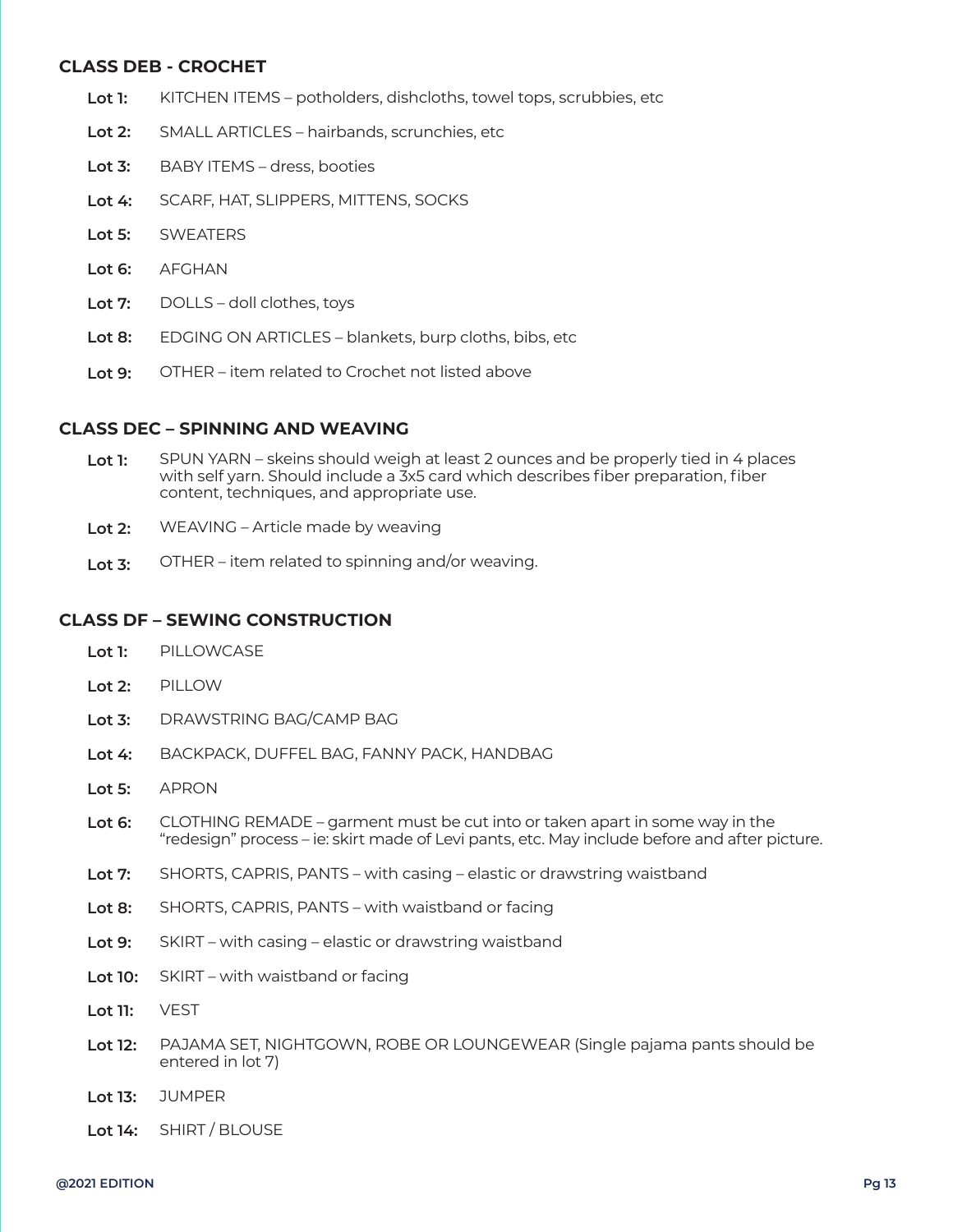- **Lot 15:** CASUAL DRESS
- **Lot 16:** COAT, JACKET, OR OUTERWEAR
- **Lot 17:** MULTI-PIECE OUTFIT (2 or 3 piece, not tailored) – t-shirt and pants
- **Lot 18:** SPECIAL OCCASION DRESS / FORMAL OR EVENING WEAR
- **Lot 19:**  TAILORING (2 or 3 piece outfit)
- **Lot 20:**  ACTION WEAR (using stretchable fabrics) – swimsuits, leotards, lingerie, biking shorts and shirts.
- **Lot 21:** CREATE YOUR OWN FABRIC–clothing, home decorations, gifts, wall hangings, accessories, or whatever you choose to make with the fabric you have created.
- **Lot 22:**  SEWING FOR ANIMALS–aprons, saddlebags, tool carriers, cloth carriers, garment bags, hat tote, rope and boot bags, hay and feed bags, pads or beds, animal coats, bird cage covers, leg wraps, tail wraps, saddle blankets, chaps, dusters, etc.
- **Lot 23:** SOFT SCULPTURE – stuffed doll, animal, or other figure utilizing soft sculpture techniques
- **Lot 24:** SEWN FLEECE PROJECTS – Any item constructed from fleece. Exhibits may include: mittens, hats, outerwear, blankets, pillows, boas, etc.
- **Lot 25:** SEWING FOR DOLLS – any article of sewn clothing made for a doll
- **Lot 26:** OTHER CREATIVE SEWN TEXTILE ITEM

#### **CLASS DFA – QUILTING**

50% of quilt should be made by the exhibitor. Please include card explaining your quilting (ie. Did you piece it, quilt it, someone else quilt it, etc.). It is customary to piece the quilt and have assistance with quilting. Regardless of size of quilt, it will be judged on skills utilized. \*\*Pillowcases should be entered in quilting.

**Lot 1:**  TIED QUILTS/PIECED

- **Lot 2:**  TIED QUILT/WHOLE
- **Lot 3:** RAG QUILTS
- **Lot 4:**  PIECED QUILT TOP – (binding and/or quilting done professionally – please indicate.
- **Lot 5:** PIECED QUILTS, MACHINE – 4-H member machine quilted.
- **Lot 6:** PIECED QUILTS, HAND – 4-H member hand quilted
- **Lot 7:** APPLIQUED QUILT TOP – (binding and/or quilting done professionally – please indicate.
- **Lot 8:** APPLIQUÉD QUILTS, MACHINE – 4-H member machine quilted
- **Lot 9:** APPLIQUÉD QUILTS, HAND – 4-H member hand quilted
- **Lot 10:**  WALL HANGINGS
- **Lot 11:**  OTHER – item related to Quilting not listed above – quillow, etc.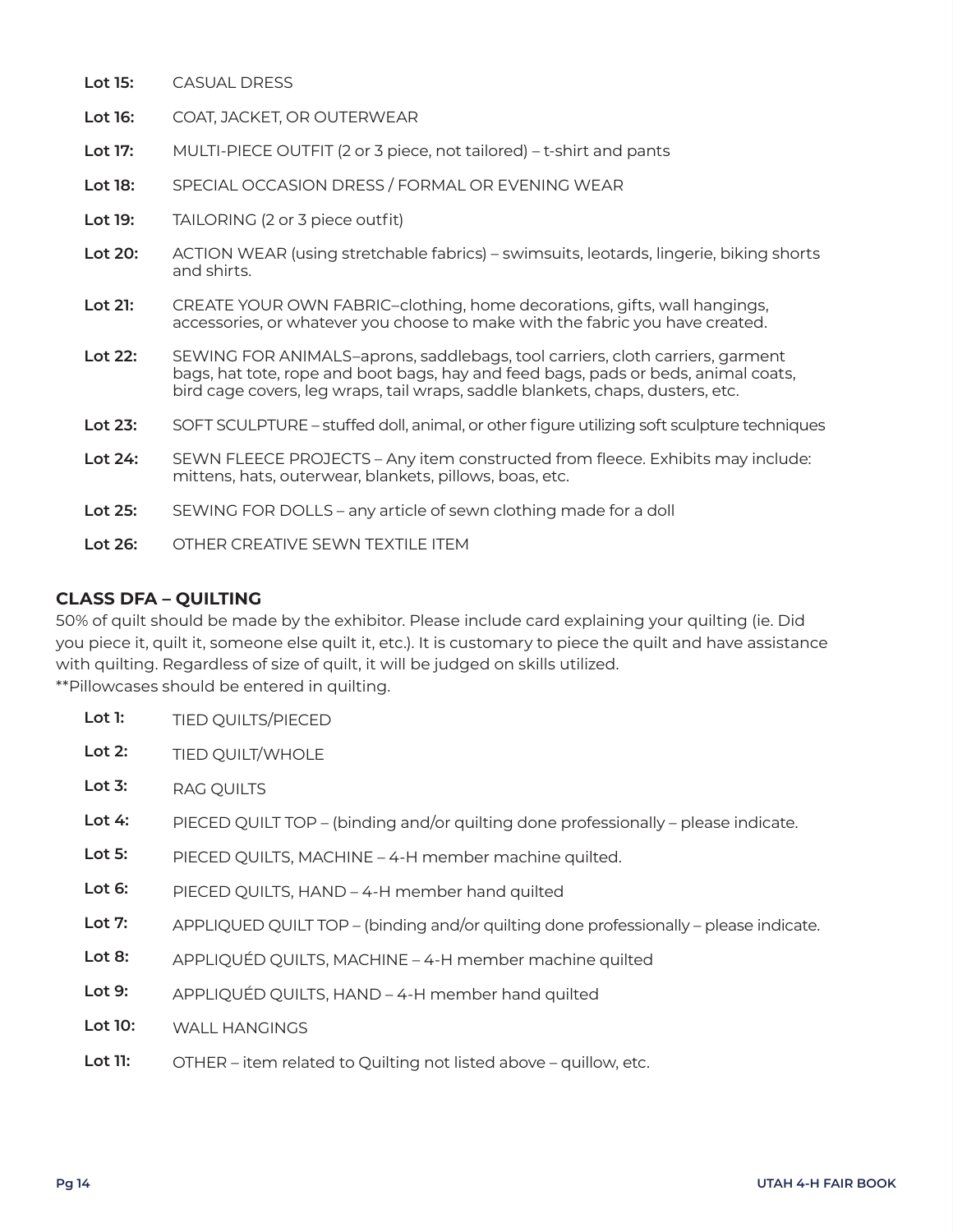#### **CLASS DFB – CLOTHING/TEXTILES/MODELING**

- **Lot 1:**  DECORATE YOUR DUDS – EMBELLISHED GARMENT - jeans, jackets, t-shirts, vests, shorts, or any clothing article decorated creatively with appliqué, lace, buttons, bows or other items, accessories such as hats, shoes and jewelry may be included.
- **Lot 2:**  DECORATE YOUR DUDS – FABRIC ALTERED GARMENT – fabric is tie-dyed, sun-dyed, painted, pieced, or otherwise altered while creating garment.
- **Lot 3:** COSPLAY – any costume put together by youth that is not all a sewn, multi piece outfit as in DF Lot 19
- **Lot 4:**  OTHER – non-sewn Creative Textile items not listed above - includes non-sewn fleece projects.
- **Lot 5:**  DISPLAY – Please provide a notebook, poster or any other item or display that depicts your 4-H project in Clothing and Textiles that is not Sewing Construction. Please provide a brief description of the exhibit.

#### **CLASS DFC – FABRIC CRAFT**

**Lot 1:**  FABRIC CRAFT - doll, wreath, basket, wall hanging, or other non-clothing and/or non-sewn item mostly made from fabric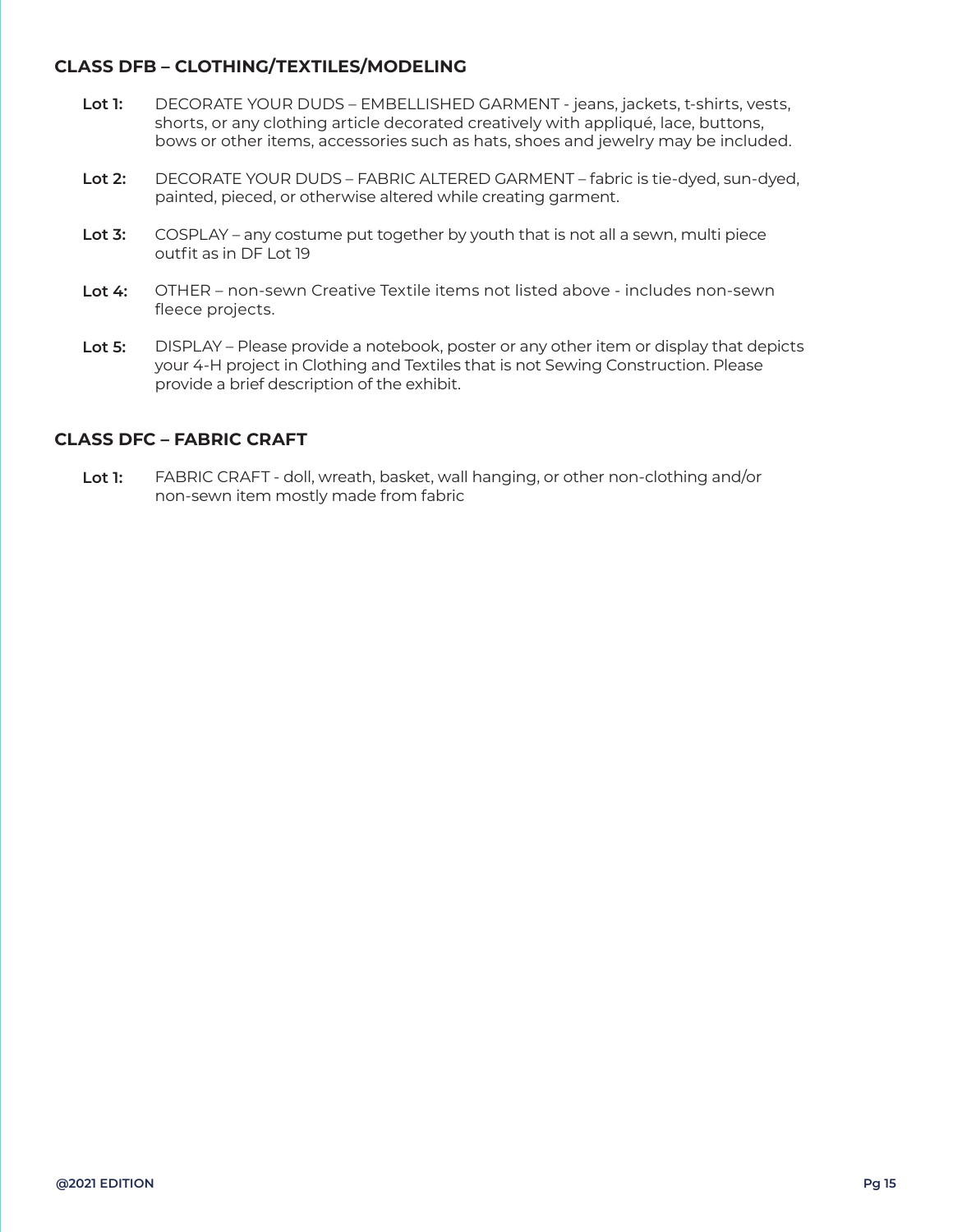## **DIVISION E SCIENCE, TECHNOLOGY, ENGINEERING & MATH**

#### **CLASS EA – Biological Science (entomology, bees vet science)**

- **Lot 1:**  VETERINARY SCIENCE
- **Lot 2:**  FOOD SCIENCE
- **Lot 3:** POULTRY SCIENCE / EMBRYOLOGY
- **Lot 4:**  PLANT SCIENCE
- **Lot 5:** BIOLOGY

#### **CLASS EB – Engineering (mechanical, aerospace, coding, electrical, robotics)**

- **Lot 1:**  MECHANICAL ENGINEERING
- **Lot 2:**  CIVIL ENGINEERNG
- **Lot 3:** ELECTRONIC ENGINEERING
- **Lot 4:**  ARCHITECTURAL ENGINEERING
- **Lot 5:** AEROSPACE ENGINEERING
- **Lot 6:** AUTOMOTIVE
- **Lot 7:** ELECTRONICS
- **Lot 8:** COMPUTER SCIENCE AND COMPUTATIONAL THINKING
- **Lot 9:** ROBOTICS

#### **CLASS EC – Physical Science (physics, chemistry, earth science)**

- **Lot 1: CHEMISTRY**
- **Lot 2: PHYSICS**
- **Lot 3:** EARTH SCIENCE

#### **CLASS ED – Social Science: Archaeology, anthropology misc. sciences)**

- **Lot 1:**  ARCHAEOLOGY
- **Lot 2:**  ANTHROPOLOGY
- **Lot 3:** HISTORY
- **Lot 4:**  GENEOLOGY
- **Lot 5:** OTHER

#### **\*\*\*SEE CLASS AA FOR AGRISCIENCE**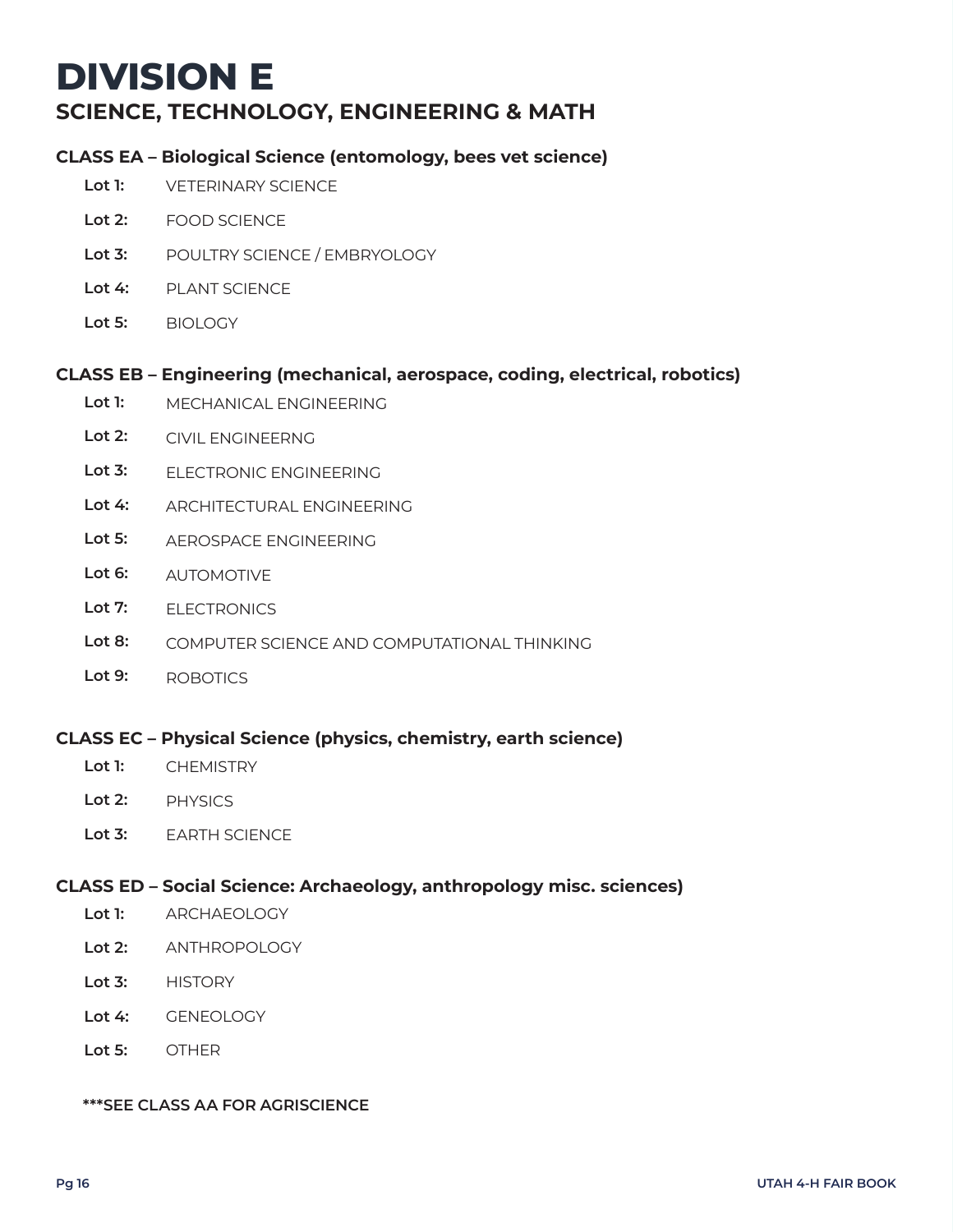## **DIVISION F GENERAL 4-H**

#### **CLASS FA – General 4-H**

- **Lot 1: Lot 2:**  Please provide a notebook, poster or any other item or display promotes equity, access and inclusion in 4-H.
	- Please provide a notebook, poster or any other item or display promotes or markets 4-H.
- **Lot 3:** Please provide a notebook, poster or any other item or display that depicts your 4-H project that doesn't fall within any other lot mentioned above.

#### **CLASS FB – Cloverbud –** *(For county fair use only)*

**Lot 1:**  Any exhibit for cloverbud age 4-H youth.

## **DIVISION G PLANTS**

#### **CLASS GA – FLOWER GARDENING/HOUSE PLANTS**

The number of flowers required for each exhibit follows each flower type.

- **Lot 1:**  ANNUALS – 3 or more stems each from any type or variety annual
- **Lot 2:**  PERENNIALS – 3 stems of any type or variety perennial
- **Lot 3:** GLADIOLI – single stem, named variety
- **Lot 4:**  BORDER AND ROCK PLANTS – 3 clusters
- **Lot 5:** DAHLIAS AND ZINNIAS – single specimen, named variety
- **Lot 6:** EVERLASTINGS AND OTHERS FOR DRYING – single specimen, named variety
- **Lot 7:** MARIGOLDS – 3 blossoms, named variety
- **Lot 8:** PANSIES – 3 blossoms, named variety
- **Lot 9:** PETUNIAS – 3 blossoms, named variety
- **Lot 10:**  FLOWERING VINES – 3 specimens, named variety
- **Lot 11:**  ROSES – All foliage and thorns removed from stems to the first bud, cluster, or flower, except for shrub and species - 3 blossoms, named variety
- **Lot 12:** LILIES – All foliage removed from stem – 1 stem, named variety
- **Lot 13:**  SUNFLOWERS – single specimen, named variety
- **Lot 14:** MISCELLANEOUS – 3 blossoms, named variety
- **Lot 15:** GENERAL GARDEN DISPLAY – Largest number of different flower species, best collection of 6 different flower species, best bloom in your garden
- **Lot 16:** ARRANGEMENTS – Dried, Fresh or Artificial floral arrangements
- **Lot 17:** HOUSE PLANTS
- **Lot 18:** OTHER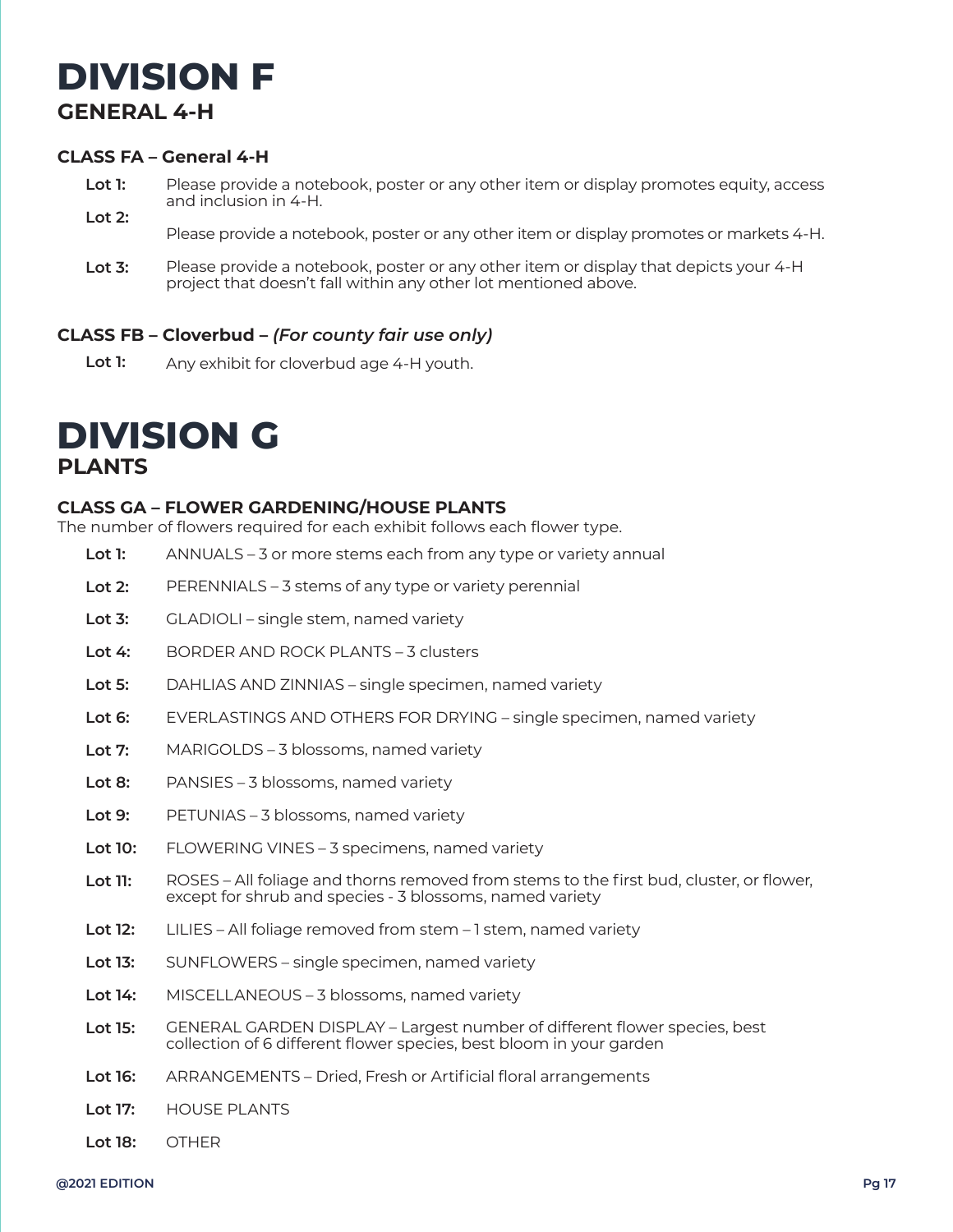#### **CLASS GB – GARDENS – FRUIT/VEGETABLE**

Any garden fruit or vegetable grown by a 4-H participant. Exhibit is to meet stated requirements explained in the Utah 4-H Vegetable Garden Manual. All exhibits entered are to be identified by the variety used. Each participant is allowed to enter up to 2 exhibits in each lot, but must be different varieties. Single exhibits should contain the following number for display:

| Lot 1:    | APPLES - 3 fruits                                                        |  |
|-----------|--------------------------------------------------------------------------|--|
| Lot $2$ : | APRICOTS - 3 fruits                                                      |  |
| Lot $3:$  | BEANS, LIMA - (fresh), 5 pods                                            |  |
| Lot $4:$  | BEANS, SNAP - (fresh), 5 pods                                            |  |
| Lot 5:    | BEETS - (fresh, washed, tops off), 3 roots                               |  |
| Lot 6:    | BRAMBLE FRUIT - raspberries, blackberries, etc, 10 fruits                |  |
| Lot 7:    | CARROTS – (fresh, washed, tops off), 3 roots                             |  |
| Lot 8:    | CABBAGE - (trimmed), 1 head                                              |  |
| Lot 9:    | CAULIFLOWER - (trimmed), 1 head                                          |  |
| Lot 10:   | CANTALOUPE - [Muskmelon] (firm, ripe), 1 fruit                           |  |
| Lot 11:   | CELERY – (trimmed, washed), 1 plant or stalk                             |  |
| Lot 12:   | CORN, SWEET - (husked, table maturity), 3 ears                           |  |
| Lot 13:   | CUCUMBERS - (for slicing), 3 fruits                                      |  |
| Lot 14:   | EGGPLANTS-1 fruit                                                        |  |
| Lot 15:   | GARLIC - 3 bulbs                                                         |  |
| Lot 16:   | GRAPES-1 cluster                                                         |  |
| Lot 17:   | HERBS - 3 sprigs                                                         |  |
| Lot 18:   | LETTUCE - (trimmed), 1 head                                              |  |
| Lot 19:   | NUTS - peanuts, walnut, hazelnut, pistachio, 10 nuts                     |  |
| Lot 20:   | ONIONS - (washed and trimmed), 3 bulbs                                   |  |
| Lot 21:   | ORNAMENTAL GOURDS - 1 of a large variety or 3 of a small variety         |  |
| Lot 22:   | OTHER SMALL FRUIT - strawberries, gooseberries, currants, etc, 10 fruits |  |
| Lot 23:   | PARSNIPS - fresh, washed, tops off, 3 roots                              |  |
| Lot 24:   | PEAS-5 pods                                                              |  |
| Lot 25:   | PEACHES - 3 fruits                                                       |  |

- **Lot 26:** PEARS – 3 fruits
- **Lot 27:** PEPPERS – Hot Varieties, 3 fruits